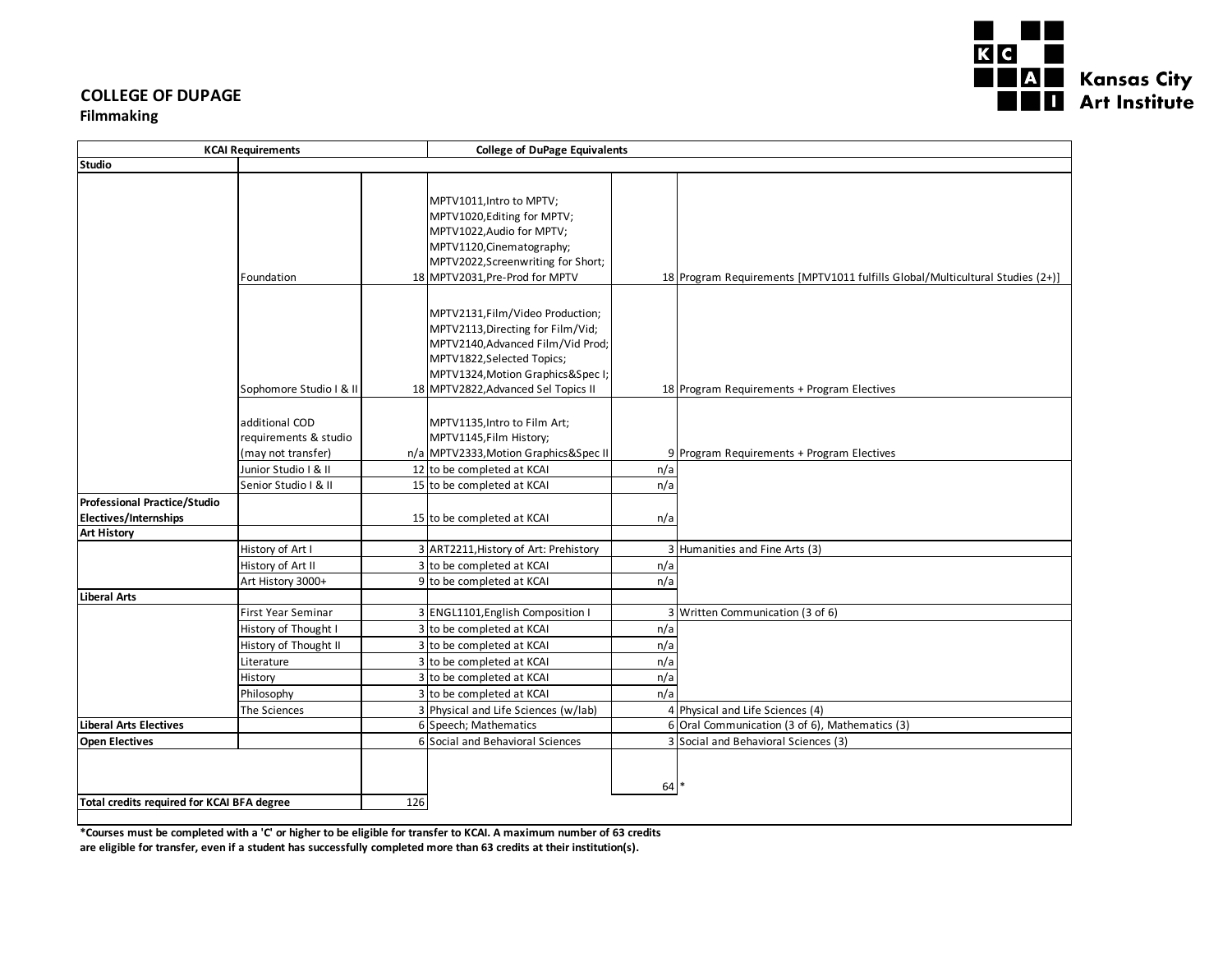

#### **COLLEGE OF DUPAGE**

#### **Animation - Transfer Agreement**

| <b>KCAI Requirements</b>                                                           |                                                               |                                                                                                                                                                                                                                                                                             | <b>College of DuPage Equivalents</b>                                                              |  |  |  |
|------------------------------------------------------------------------------------|---------------------------------------------------------------|---------------------------------------------------------------------------------------------------------------------------------------------------------------------------------------------------------------------------------------------------------------------------------------------|---------------------------------------------------------------------------------------------------|--|--|--|
| Studio                                                                             |                                                               |                                                                                                                                                                                                                                                                                             |                                                                                                   |  |  |  |
|                                                                                    | Foundation                                                    | ART1151,2D Foundation Studio;<br>ART1101, Drawing I;<br>MPTV1311, Intro to Animation;<br>ART1102, Drawing II;<br>ART2201, Life Drawing I;<br>18 ART2266, Computer Art                                                                                                                       | 18 Program Requirements                                                                           |  |  |  |
|                                                                                    | additional COD<br>requirements & studio<br>(may not transfer) | MPTV1324, Motion Graph;<br>MPTV1020, Editing for MPTV;<br>MPTV1313, History of Animation;<br>MPTV2331,3D Animation I;<br>MPTV2342, Animation Portfolio;<br>GRDSN2210, Cartooning;<br>GRDSN2211, Storybrdng/Seq Art;<br>MPTV1320, Exper Animation;<br>n/a additional 3 credits Program Elect | 27 Program Requirements + Program Electives [MPTV1020 fulfills Global/Multicultural Studies (2+)] |  |  |  |
|                                                                                    | Sophomore Studio I & II                                       | 12 to be completed at KCAI                                                                                                                                                                                                                                                                  | n/a                                                                                               |  |  |  |
|                                                                                    | Junior Studio   & II                                          | 12 to be completed at KCAI                                                                                                                                                                                                                                                                  | n/a                                                                                               |  |  |  |
|                                                                                    | Senior Studio   & II                                          | 15 to be completed at KCAI                                                                                                                                                                                                                                                                  | n/a                                                                                               |  |  |  |
| Professional Practice/Studio<br><b>Electives/Internships</b><br><b>Art History</b> |                                                               | 21 to be completed at KCAI                                                                                                                                                                                                                                                                  | n/a                                                                                               |  |  |  |
|                                                                                    | History of Art I                                              | 3 ART2211, History of Art: Prehistory                                                                                                                                                                                                                                                       | 3 Humanities and Fine Arts (3)                                                                    |  |  |  |
|                                                                                    | History of Art II                                             | 3 to be completed at KCAI                                                                                                                                                                                                                                                                   | n/a                                                                                               |  |  |  |
|                                                                                    | Art History 3000+                                             | 9 to be completed at KCAI                                                                                                                                                                                                                                                                   | n/a                                                                                               |  |  |  |
| <b>Liberal Arts</b>                                                                |                                                               |                                                                                                                                                                                                                                                                                             |                                                                                                   |  |  |  |
|                                                                                    | First Year Seminar                                            | 3 ENGL1101, English Composition I                                                                                                                                                                                                                                                           | 3 Written Communication (3 of 6)                                                                  |  |  |  |
|                                                                                    | History of Thought I                                          | 3 HISTO1110, Western Civ until 1600                                                                                                                                                                                                                                                         | 3 Electives (3)                                                                                   |  |  |  |
|                                                                                    | History of Thought II                                         | 3 to be completed at KCAI                                                                                                                                                                                                                                                                   | n/a                                                                                               |  |  |  |
|                                                                                    | Literature                                                    | 3 to be completed at KCAI                                                                                                                                                                                                                                                                   | n/a                                                                                               |  |  |  |
|                                                                                    | History                                                       | 3 to be completed at KCAI                                                                                                                                                                                                                                                                   | n/a                                                                                               |  |  |  |
|                                                                                    | Philosophy                                                    | 3 to be completed at KCAI                                                                                                                                                                                                                                                                   | n/a                                                                                               |  |  |  |
|                                                                                    | The Sciences                                                  | 3 Physical and Life Sciences (w/lab)                                                                                                                                                                                                                                                        | 3 Physical and Life Sciences (3)                                                                  |  |  |  |
| Liberal Arts Electives                                                             |                                                               | 6 Speech; Mathematics                                                                                                                                                                                                                                                                       | 6 Oral Communication (3 of 6), Mathematics (3)                                                    |  |  |  |
| <b>Open Electives</b>                                                              |                                                               | 6 Social and Behavioral Sciences                                                                                                                                                                                                                                                            | 3 Social and Behavioral Sciences (3)                                                              |  |  |  |
| Total credits required for KCAI BFA degree                                         |                                                               | 126                                                                                                                                                                                                                                                                                         | 66                                                                                                |  |  |  |

**Due to the specialized nature of KCAI's Animation curriculum, all transfer students accepted into the program may be placed at Sophomore I level, requiring 6 semesters for the degree.**

**\*Courses must be completed with a 'C' or higher to be eligible for transfer to KCAI. A maximum number of 63 credits are eligible for transfer, even if a student has successfully completed more than 63 credits at their institution(s).**